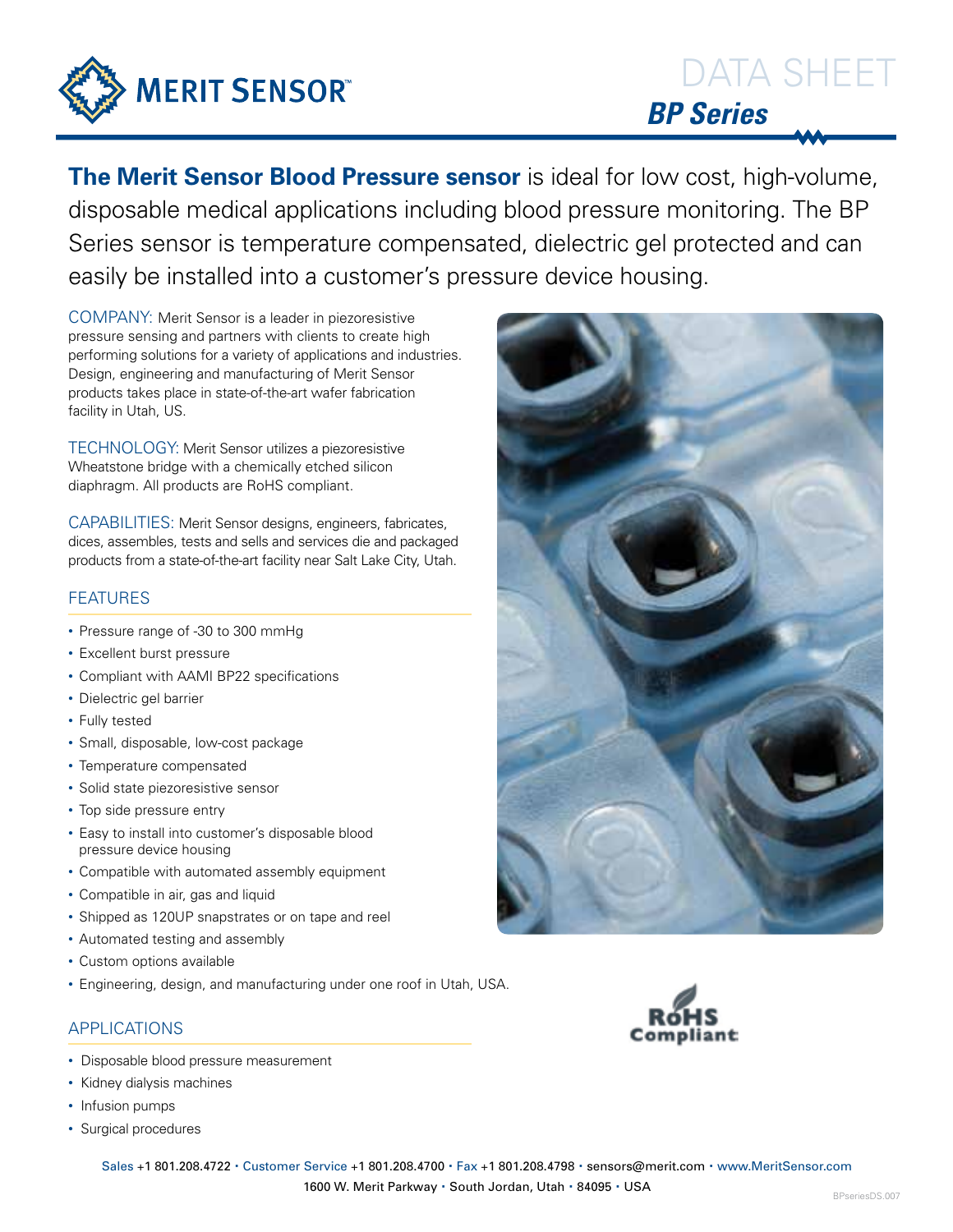

# *BPSeries*

| <b>SPECIFICATIONS</b>                     |                                   |                |                              |                   |                               |
|-------------------------------------------|-----------------------------------|----------------|------------------------------|-------------------|-------------------------------|
| Parameter                                 | Minimum                           | <b>Typical</b> | Maximum                      | <b>Units</b>      | <b>Notes</b>                  |
| General                                   |                                   |                |                              |                   |                               |
| Pressure Range                            | $-30$                             |                | 300                          | mmHg              |                               |
| Overpressure                              | 125                               |                |                              | PSI               | Typical burst of +800 PSI     |
| Electrical (22°C unless otherwise stated) |                                   |                |                              |                   |                               |
| Input Excitation (In)                     | $\mathbf{1}$                      |                | 10                           | <b>VDC</b>        | Calibrated to 6 VDC           |
| <b>Risk Current</b>                       |                                   |                | $\overline{\mathbf{c}}$      | $\mu$ A           | 5                             |
| Input Impedance                           | 1,200                             |                | 3000                         | $\Omega$          |                               |
| Output Impedance                          | 285                               |                | 315                          | $\Omega$          |                               |
| Dielectric Breakdown                      | 10,000                            |                |                              | <b>VDC</b>        | 5                             |
| <b>Environmental</b>                      |                                   |                |                              |                   |                               |
| Temp (Comp/Operating)                     | 15                                |                | 40                           | $^{\circ}{\rm C}$ |                               |
| Temperature (Storage)                     | $-25$                             |                | 70                           | $^{\circ}{\rm C}$ |                               |
| Humidity                                  | 10                                |                | 90                           | $\%$              | (Non Condensing)              |
| <b>Light Sensitivity</b>                  |                                   |                | 1                            | mmHg              | 5 - Per AAMI BP22             |
| <b>Operating Product Life</b>             | 168                               |                |                              | Hours             |                               |
| <b>Shelf Life</b>                         | 3                                 |                |                              | Years             |                               |
| Sterilization (ETO)                       | 3                                 |                |                              | Cycles            | $\overline{7}$                |
| <b>Mechanical</b>                         |                                   |                |                              |                   |                               |
| Weight                                    |                                   |                | $\overline{2}$               | Grams             |                               |
| <b>Volume Displacement</b>                |                                   |                | .02                          | mm <sup>3</sup>   |                               |
| Media Interface                           |                                   |                |                              |                   | Medical grade, dielectric gel |
| Gel Tube Interface Material               |                                   |                |                              |                   | Polycarbonate                 |
| Performance 1                             |                                   |                |                              |                   |                               |
| Offset                                    | $-25$                             | $\mathbf 0$    | 25                           | mmHg              | Zero                          |
| Sensitivity                               | 4.95                              | 5              | 5.05                         | µV/V/mmHg         |                               |
| Calibration                               | 97.5                              | 100            | 102.5                        | mmHg              | $\overline{2}$                |
| Symmetry                                  | $-5$                              |                | 5                            | $\frac{9}{6}$     |                               |
| Accuracy (-30 to 50 mmHg)                 | $-1$ mmHg - $1\%$ 0<br>of Reading |                | $+1$ mmHg + 1%<br>of Reading |                   | 6 - Per AAMI BP22             |
| Accuracy (50 to 300 mmHg)                 | $-3$                              | 0              | $\mathbf{3}$                 | % of Reading      | 6 - Per AAMI BP22             |
| Temp Coeff - Zero                         | $-0.3$                            | 0              | 0.3                          | mmHg/°C           | 3, 5                          |
| Temp Coeff - Sensitivity                  | $-0.1$                            | 0              | 0.1                          | $\%$ /°C          | 3, 5                          |
| <b>Frequency Response</b>                 | 1,200                             |                |                              | Hz                | 5                             |
| <b>Phase Shift</b>                        |                                   |                | 5                            | degrees           | 5                             |
| Offset Drift                              |                                   |                | 1                            | mmHg/8 hrs        | 4, 5                          |

#### NOTES:

1. Assumes 6 VDC, 22°C and after five second warm-up unless otherwise specified.

2. Output of sensor with no pressure applied and a150 KΩ resistor shorted across + IN to + OUT.

3. Over a temperature range of 15°C to 40°C.

4. Normalized offset/bridge voltage – 8 hours after 20 second warm-up.

5. Previously qualified, not tested in production.

6. Combined effect of sensitivity, repeatability, nonlinearity and hysteresis errors.

7. Sterilization performed by customer.

Sales +1 801.208.4722 · Customer Service +1 801.208.4700 · Fax +1 801.208.4798 · sensors@merit.com · www.MeritSensor.com 1600 W. Merit Parkway · South Jordan, Utah · 84095 · USA